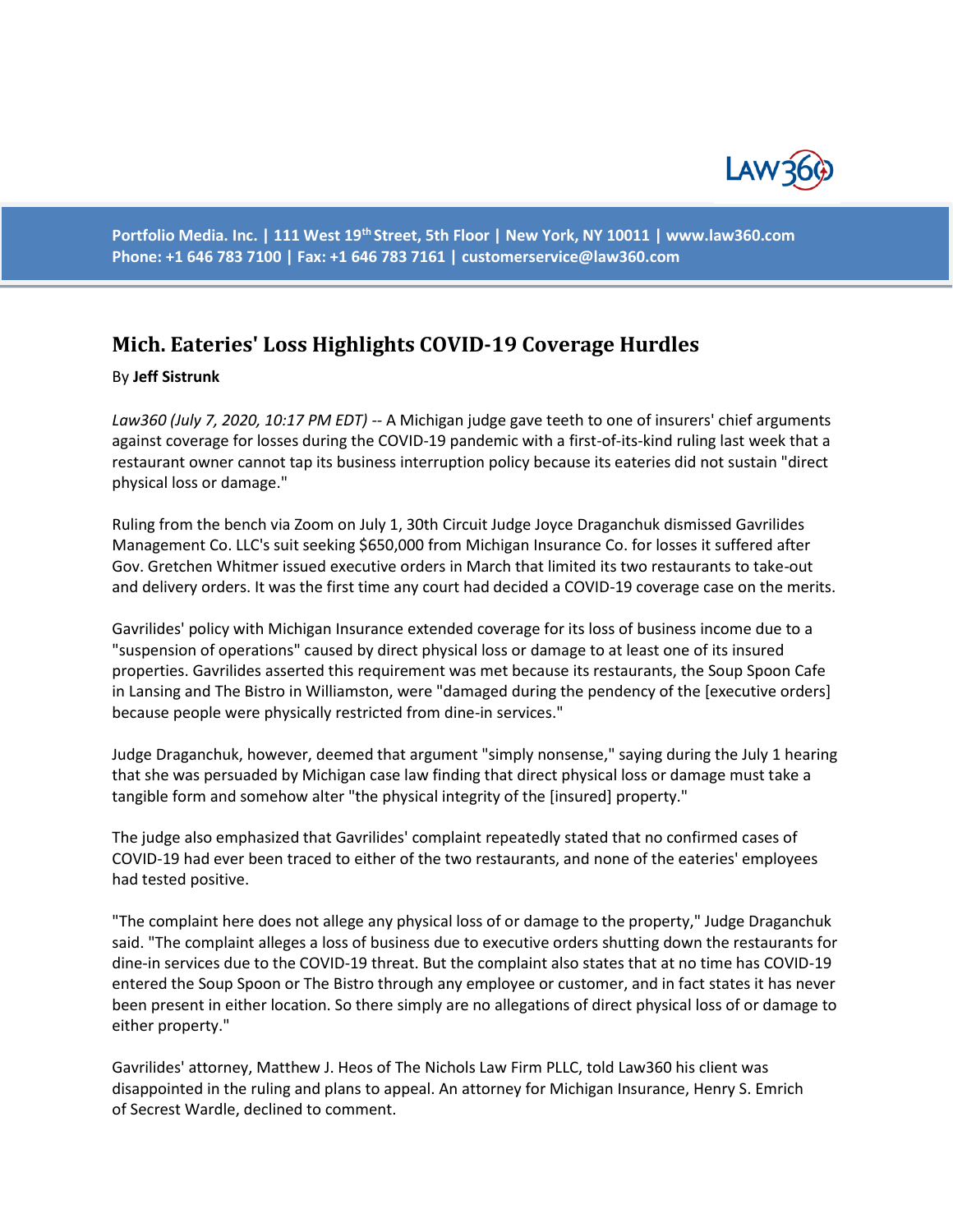Attorneys who represent insurance carriers told Law360 the ruling is another early vindication of insurers' position that the COVID-19 virus and resulting government stay-at-home orders have not caused any direct physical loss or damage that would trigger policyholders' business interruption coverage.

"The judge correctly identified that being physically unable to access the premises is not the same as 'direct physical loss or damage,'" said Kaufman Dolowich & Voluck LLP partner David Group.

Clark & Fox partner Michael Savett said Judge Draganchuk's analysis was similar to that employed by a New York federal judge who issued a highly publicized oral decision in May denying a culture magazine's request for a preliminary injunction compelling its insurer to immediately pay its coronavirus-related losses. The New York ruling, though not dispositive, was also hailed as an early victory for insurers.

Savett said the two decisions are likely to prove influential in the hundreds of COVID-19 business interruption cases still pending in state and federal courts, because "the 'direct physical loss or damage' question is going to be part and parcel of the analysis."

"This is the second court to have addressed the issue, and both held there must be a tangible physical change or alteration to the business location for that policy requirement to be satisfied," he said.

Attorneys who represent policyholders were quick to point out that a number of jurisdictions outside of Michigan have case law on the books holding that an insured's mere loss of the ability to use its property for its intended purpose can satisfy the direct physical loss or damage requirement.

For instance, in one case frequently cited by policyholders, a New Jersey federal court ruled in 2014 in Gregory Packaging v. Travelers that an ammonia release at a factory constituted direct physical loss or damage to the building. From policyholders' perspective, the same logic applies to the presence, or potential presence, of COVID-19 at an insured property.

"Michigan law is very different from that of other states that don't require an alteration of the physical integrity of the property, so I expect this decision will have limited reach," said Robin Cohen, head of McKool Smith PC's insurance recovery practice. "In many other states, if you have, say, E. coli or a hazardous substance in the air that you cannot see, and it is making the facility uninhabitable or unusable, that is sufficient to trigger the direct physical loss or damage requirement."

Haynes and Boone LLP partner Micah Skidmore said it is important to note that Judge Draganchuk's ruling was limited to the contents of the pleadings, which "specifically said no one with COVID-19 came on the premises, and no staff member was infected with the virus."

Since the judge relied on Gavrilides' own assertions that COVID-19 was never present on the restaurants' premises, she did not address whether the direct physical loss or damage requirement could be fulfilled if the virus were to be detected at an insured property. Other policyholders that have at least alleged the presence of the novel coronavirus on their premises could withstand insurers' bids for dismissal, according to attorneys.

"If the insured had alleged that the presence of [COVID-19] on its property was the cause of its losses, the court likely would have reached a different result," said Neal Gerber & Eisenberg LLP partner Seth Lamden, who is a member of the American College of Coverage Counsel, an organization of insurance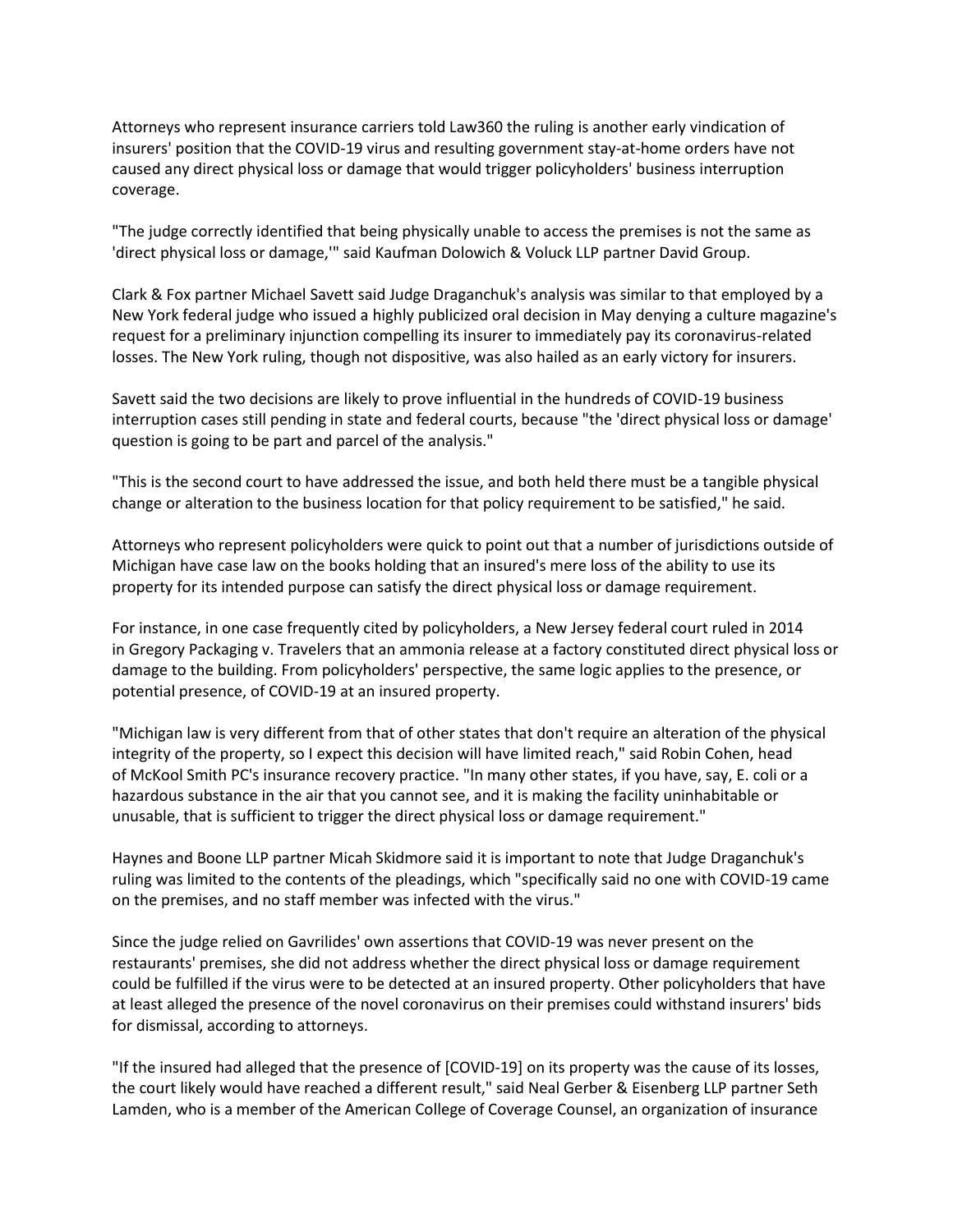attorneys. "There is a robust body of case law holding that when property has been rendered unsafe due to contamination, it has incurred direct physical loss or damage."

Judge Draganchuk also had the opportunity to weigh in on another key issue in many COVID-19 business interruption coverage battles: whether a standard exclusion in many policies for losses stemming from any "virus, bacterium or other microorganism" encompasses the novel coronavirus.

Gavrilides had argued the virus exclusion is "vague relative to business interruption claims caused by actions of civil authority to protect public health and welfare." The restaurant owner further contended that the exclusion is inapplicable to its losses because they were actually caused by Whitmer's executive orders limiting restaurant operations and not COVID-19 itself.

Judge Draganchuk was unconvinced, saying Gavrilides failed to sufficiently explain how the exclusion was ambiguous or vague as applied to the facts of the case.

In addition, she said that Gavrilides' argument that its financial losses actually stemmed from the stayat-home orders runs into another exclusion in the Michigan Insurance policy for losses caused by the "acts or decisions" of any "governmental body." There is an exception to that exclusion for government acts that result in covered direct physical loss or damage, but that did not happen here, Judge Draganchuk said.

According to Tittmann Weix LLP partner Raymond Tittmann, Judge Draganchuk's holdings will be a blow to some policyholders' efforts to dodge the virus exclusion by making arguments similar to Gavrilides'.

"Her analysis on the interplay between the virus exclusion and the government acts exclusion defeats the creative efforts we have seen to plead around the virus exclusion," Tittmann said.

However, McKool Smith's Cohen pointed out that policyholders in other cases have asserted numerous other arguments as to why the standard virus exclusion is inapplicable.

For example, one Pennsylvania restaurant has posited that, under the doctrine of "regulatory estoppel," the exclusion is void because the insurance industry misrepresented to state regulators that the clause — which dates back to 2006 — would not significantly narrow coverage. The regulatory estoppel argument and others may gain traction as other COVID-19 coverage cases move forward, Cohen said.

But attorneys who represent insurance companies said all the arguments regarding the virus exclusion may prove to be a sideshow if other courts follow Judge Draganchuk's lead and hold that policyholders must show tangible damage to their properties to meet the threshold requirement of direct physical loss or damage.

"The more courts that rule this way  $-$  which I believe is the correct way  $-$  the more of an uphill battle these policyholders' lawsuits will be," Savett said.

Gavrilides is represented by Matthew J. Heos of The Nichols Law Firm PLLC.

Michigan Insurance is represented by Henry S. Emrich, James Bradley and Drew W. Broaddus of Secrest Wardle.